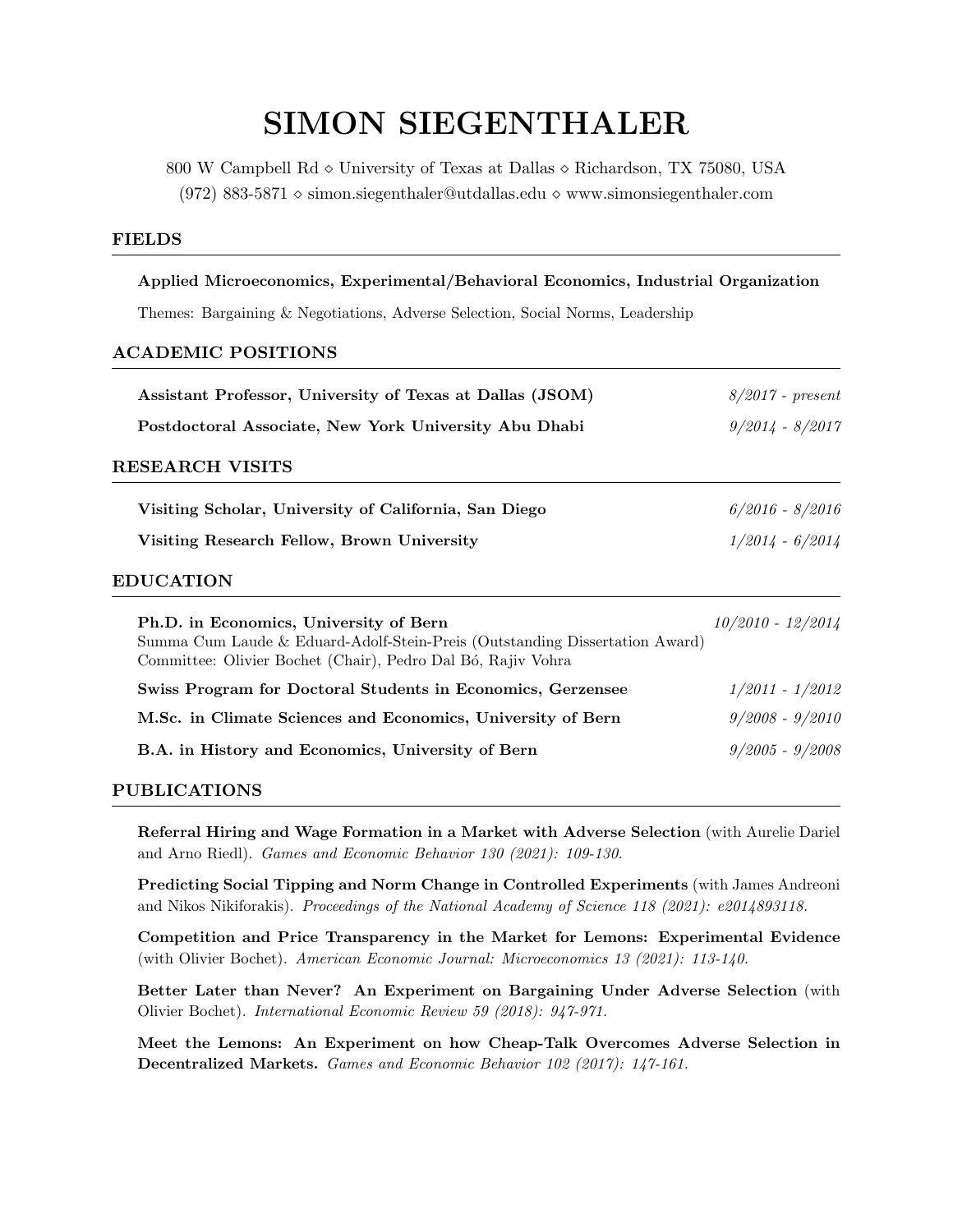# WORKING PAPERS AND WORK IN PROGRESS

Beyond Dividing the Pie: Multi-Issue Bargaining in the Laboratory (with Olivier Bochet and Manshu Khanna). Revise & Resubmit at Review of Economic Studies

Timing of Commitment in Coalitional Bargaining (with Aaron Kamm). Revise  $\mathcal{C}$  Resubmit at Experimental Economics

Pathways to Prosocial Leadership: A Laboratory Experiment on the Effects of External Subsidies and the Relative Price of Giving (with Blaine Robbins, Aaron Kamm, and Daniel Karell). Reject & Resubmit

With Risk Comes Reward: Experimental Evidence on Leading-by-example and Inequality (with Aurelie Dariel and Nikos Nikiforakis). In Progress

Stable Sets in the Laboratory (with Kyle Hyndman and Mert Kimya). In Progress

Social Tipping and Diversity (with James Andreoni and Nikos Nikiforakis). In Progress

Social Tipping in the Wild (with Nikos Nikiforakis and Moritz Janas). In Progress

Market Exchange and Diversity (with Sheen Levine and Bart Wilson). In Progress

The Deadline Effect for Split-the-Difference Offers (with Olivier Bochet and Manshu Khanna). In Progress

# CONFERENCE PRESENTATIONS & INVITED PRESENTATIONS

2022: North-American ESA Meeting, Santa Barbara; Society for the Advancement of Behavioral Economics (SABE) Conference, Lake Tahoe; Bargaining: Experiments, Empirics, and Theory (BEET) Workshop, Heidelberg; Seminar at University of Cologne; Seminar at NYU Abu Dhabi.

2021: 13th Maastricht Behavioral and Experimental Economics Symposium (M-BEES); ESA Global Around-the-Clock Virtual Conference; Seminar at Newcastle University; Seminar at Virtual East Asia Experimental and Behavioral Economics Seminar Series.

2020: Annual Texas Experimental Association Symposium, Texas A&M University; ESA Global Aroundthe-Clock Virtual Conference.

2019: Norms and Behavioral Change Workshop (NoBeC), University of Pennsylvania; Bargaining: Experiments, Empirics, and Theory (BEET) Workshop, BI-Norwegian Business School; Annual Texas Experimental Association Symposium, Baylor University in Waco.

2015-2018: 2015 Workshop on Behavioral Political Economy, NYU Abu Dhabi; 2015 SED Conference on Economic Design, Istanbul Bilgi University; Enacting Change in Long-run Behavior and Attitudes, Berlin Social Science Center 2016; 2016 ESA European Meeting, Norwegian School of Economics in Bergen; 2016 NYU Global Network Experimental Social Sciences Workshop, NYU Abu Dhabi; Invited seminars at University of Vienna, Jindal School of Management at UT Dallas, University of Ottawa, University of Gothenburg, University of Melbourne (all 2017); 2018 ESA North American Meeting, Antigua, Guatemala; 2018 AEA Meeting, Session "Like Everybody Else: Experimental Economics of Conformity, Image, and Identity," Philadelphia.

2010-2014: Winter Experimental Social Sciences Institute, NYU Abu Dhabi 2014; 2013 Asia-Pacific ESA Conference, Waseda University, Tokyo; New Directions in the Voluntary Provision of International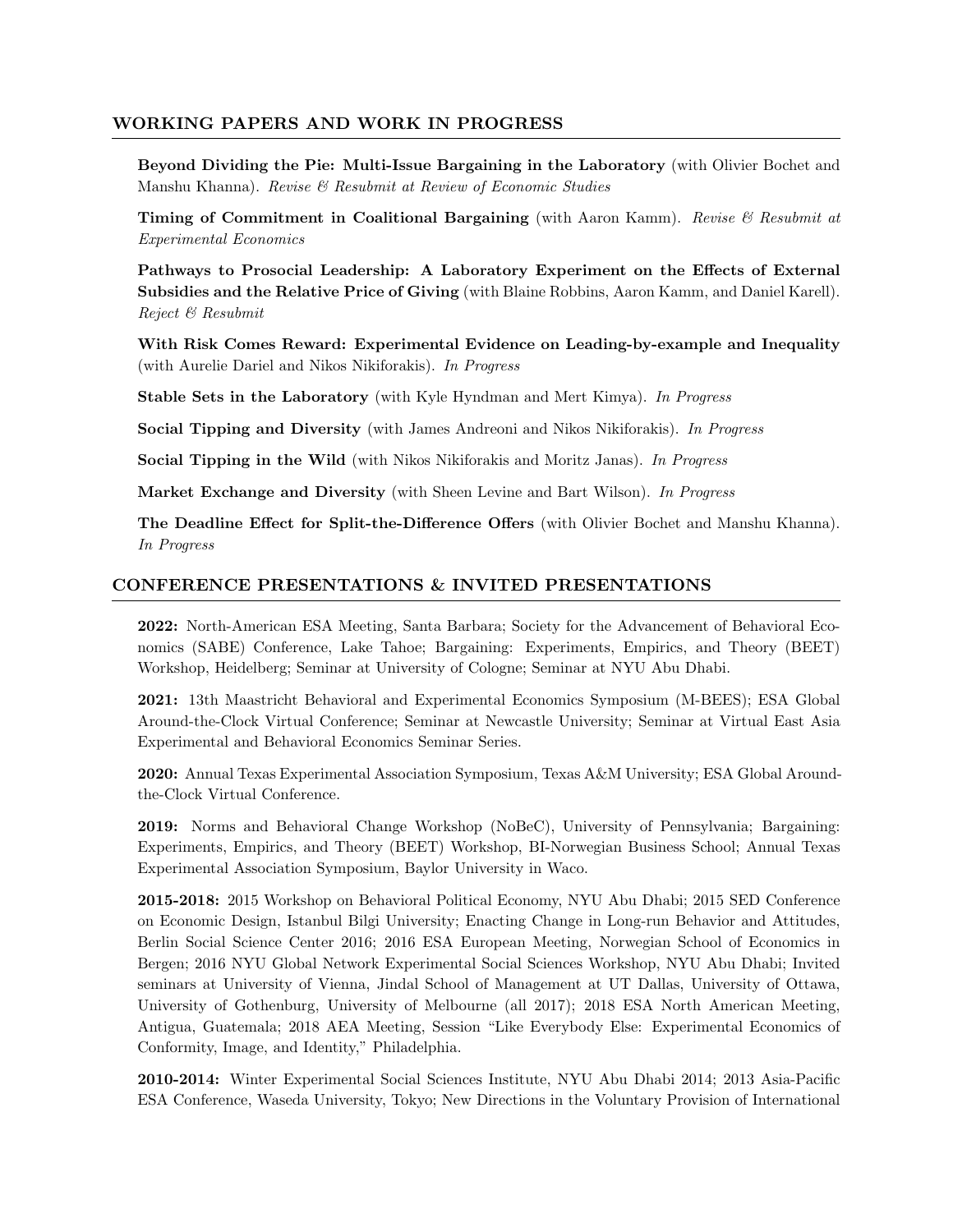Public Goods, ZEW Mannheim 2012; AURÖ Workshop, University of Bern 2012; 9th International NCCR Climate Summer School "Adaptation and Mitigation: Responses to Climate Change," Grindelwald 2010.

## REFEREEING SERVICE

American Economic Review: Insights, American Economic Journal: Microeconomics, B.E. Journal of Theoretical Economics, Bulletin of Economic Research, Econometrica, Economic Inquiry, Economic Journal, European Economic Review, Experimental Economics, Games, Games and Economic Behavior, International Economic Review, International Journal of Industrial Organization, Journal of Economic Psychology, Journal of Economic Theory, Journal of Mathematical Economics, Journal of Public Economic Theory, Journal of Political Economy Microeconomics, Journal of the Economic Science Association, Leadership Quarterly, Management Science, Mathematical Social Sciences, Nature Human Behaviour, PLOS One, Production and Operations Management, RAND Journal of Economics, Review of Financial Studies, Social Choice and Welfare

## TEACHING

#### Courses at University of Texas at Dallas:

Ideas and Challenges that Shape the World (Fall 2022), 3 sections, 102 students Ideas and Challenges that Shape the World (Spring 2022), 1 section, 40 students, 4.77/5 Business Economics for MBAs (Fall 2021), 2 sections, 94 students, 4.86/5 Ideas and Challenges that Shape the World (Spring 2021), 1 section, 21 students, 5/5, online class Business Economics for MBAs (Fall 2020), 2 sections, 70 students, 4.95/5, online class Business Economics for MBAs (Fall 2019), 3 sections, 133 students, 4.85/5 Business Economics for MBAs (Fall 2018), 3 sections, 125 students, 4.80/5 Business Economics (Fall 2017), 2 sections, 60 students, 4.80/5

#### Teaching Assistant at University of Bern & University of Zürich:

Auction Theory (2014), Experimental Economics (2012, 2013), Economics of Nobel Prize Winners (2012, 2013, 2014), Intertemporal Allocation of Natural Resources (2013), Contracts and Incentives (2013)

## **COMMITTEES**

2020 & 2022: Faculty Hiring Committee, Managerial Economics, School of Management, UT Dallas

2017-2022: Committee for MS Energy Management, School of Management, UT Dallas

#### MISCELLANEOUS

Professional Affiliations: American Economic Association, Econometric Society, Economic Science Association

Languages: English (fluent), German (native), French (basic)

Software: Stata, R, Mathematica, z-Tree

Personal Details: Swiss citizen, US permanent resident, married & two children